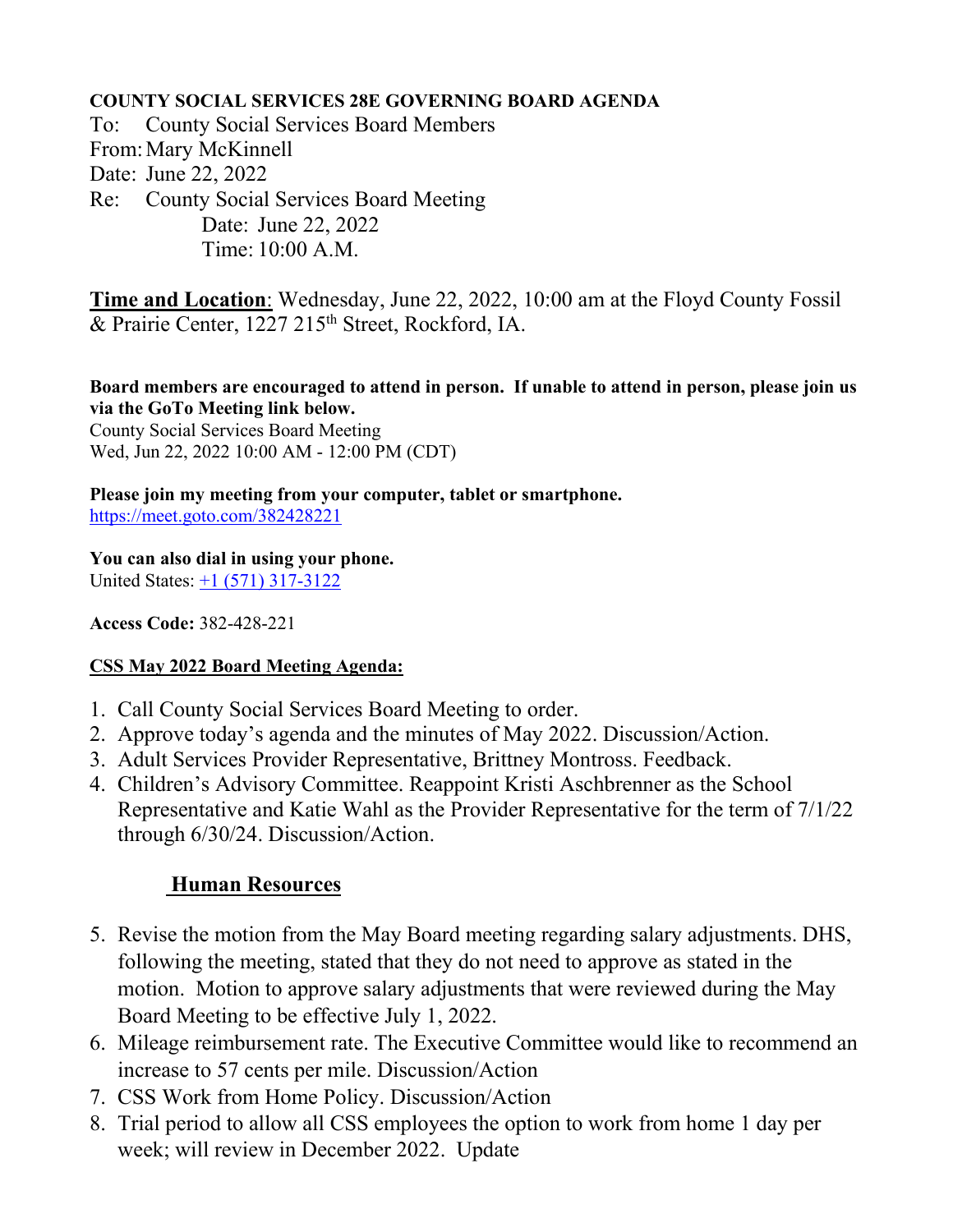9. Allow employees to use 24 hours of Medical Leave per fiscal year for the following reasons:

> 1. An employee's appointments for a chronic medical/brain health condition

2. Family medical appointments when they require assistance

3. An employee's child is sick and cannot be left alone

This will be reviewed in December 2022. Discussion/Action

## **Programs**

10.Intensive Residential Service Home (IRSH) progress update. Discussion.

- 11.North Iowa Regional Services (NIRS), expansion update. Discussion.
- 12.Mobile Crisis Response (MCR) data presentation Raina Kellogg and Karen Dowell
- 13.Elevate is requesting additional Mobile Crisis Response funding. Elevate billed \$80,058.00 for May and only \$77,689.49 is remaining. This is a shortage of \$2,368.58 for May and June is not yet billed. Our contract indicates "If CSS and third-party reimbursement together do not cover the cost of the service for the time period indicated, additional CSS subsidy not exceeding \$100,000 may be explored." Discussion/Action.

# **Organization**

- 14. Financial report for May of 2022. Discussion/Action.
- 15. June claims. Discussion/Action.

| <b>Pmt Date</b> | \$ Amount    |
|-----------------|--------------|
| 6/7/2022        | \$351,397.59 |
| 6/14/2022       | \$261,417.35 |
| 6/21/2022       | \$92,458.10  |
| Total           | \$705,273.04 |

\*There will be one more claims run on 6/30/22

- 16. Review Exceptions to Policy.
- 17.Annual ISAC Conference. Information.
- 18.Service Coordination Conference. Information.
- 19. Informational only. CSS' FY2023 ICAP Renewal Premium came in 19%, or \$5,743, over what was budgeted. Our rate increased 25% over FY2022 due to insurance